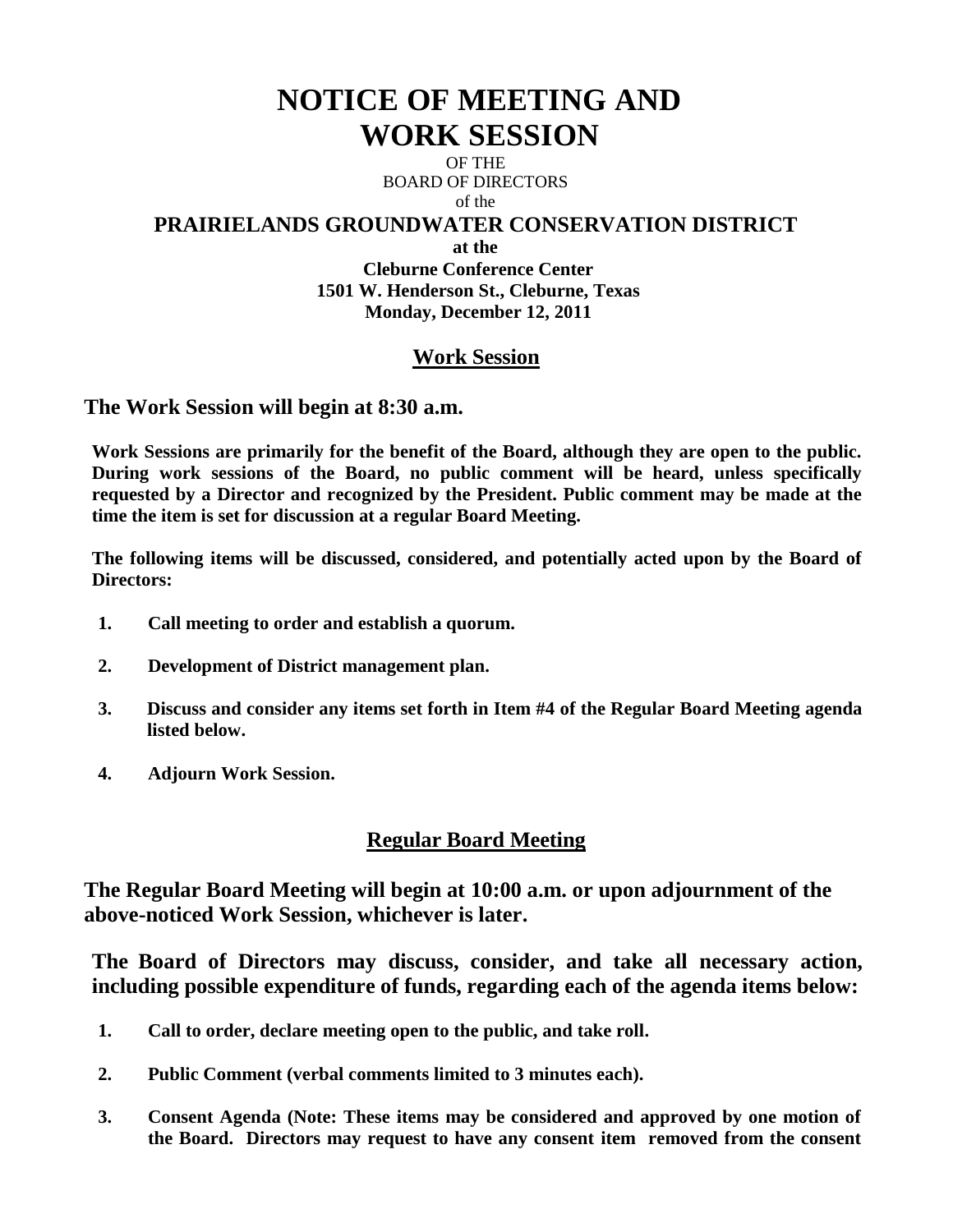#### **agenda for consideration and possible action as a separate agenda item):**

- A. Approve minutes of the November 14, 2011, board meeting and work session.
- B. Approve monthly invoices and payment of bills.
- C. Approve current budget report.
- D. Approve reimbursement of director expenses.

#### **4. Committee Reports to the Board of Directors (the Board may discuss and take action on any item listed under a committee report):**

#### **A. Rules and Bylaws Committee:**

- 1. Brief the Board on the Committee's activities since the last regular Board meeting.
- 2. Update on informing well owners regarding their duties under the District's Temporary Rules.

#### **B. Budget and Finance Committee:**

- 1. Brief the Board on the Committee's activities since the last regular Board meeting.
- 2. Update on strategy to communicate with highest groundwater producers in Ellis, Hill, Johnson, and Somervell Counties regarding temporary rules and fee payment.
- 3. Update on District's current banking activities and accounts.
- 4. Discussion and possible action on obtaining a merchant services account.
- 5. Discussion and possible action on obtaining a Wells Fargo credit card.

#### **C. Policy and Personnel Committee:**

- 1. Brief the Board on the Committee's activities since the last regular Board meeting.
- 2. Update and possible action on development of job descriptions for hiring field employees and additional office staff for the District.
- 3. Discussion regarding retirement plans for District employees.
- 4. Update and possible action on proposed District Personnel Policy.

#### **D. Building and Facilities Committee:**

- 1. Brief the Board on the Committee's activities since the last regular Board meeting.
- 2. Update on status of setting up District's new main office.
- 3. Update on purchase or lease of equipment, furniture, supplies, and services for District office, including District internet website, GIS software, GPS, water level monitoring equipment, and District vehicle.

#### **E. Conservation and Public Awareness Committee:**

- 1. Brief the Board on the Committee's activities since the last regular Board meeting.
- 2. Update on progress from LRPR.

#### **F. Groundwater Monitoring and Database Committee:**

- 1. Brief the Board on the Committee's activities since the last regular Board meeting.
- 2. Update on work related to geodatabase and web-based application, and status of well registration within the District.

#### **5. General Manager's Report.**

- A. Update on GMA 8 activities.
- B. Update on any other District matters.